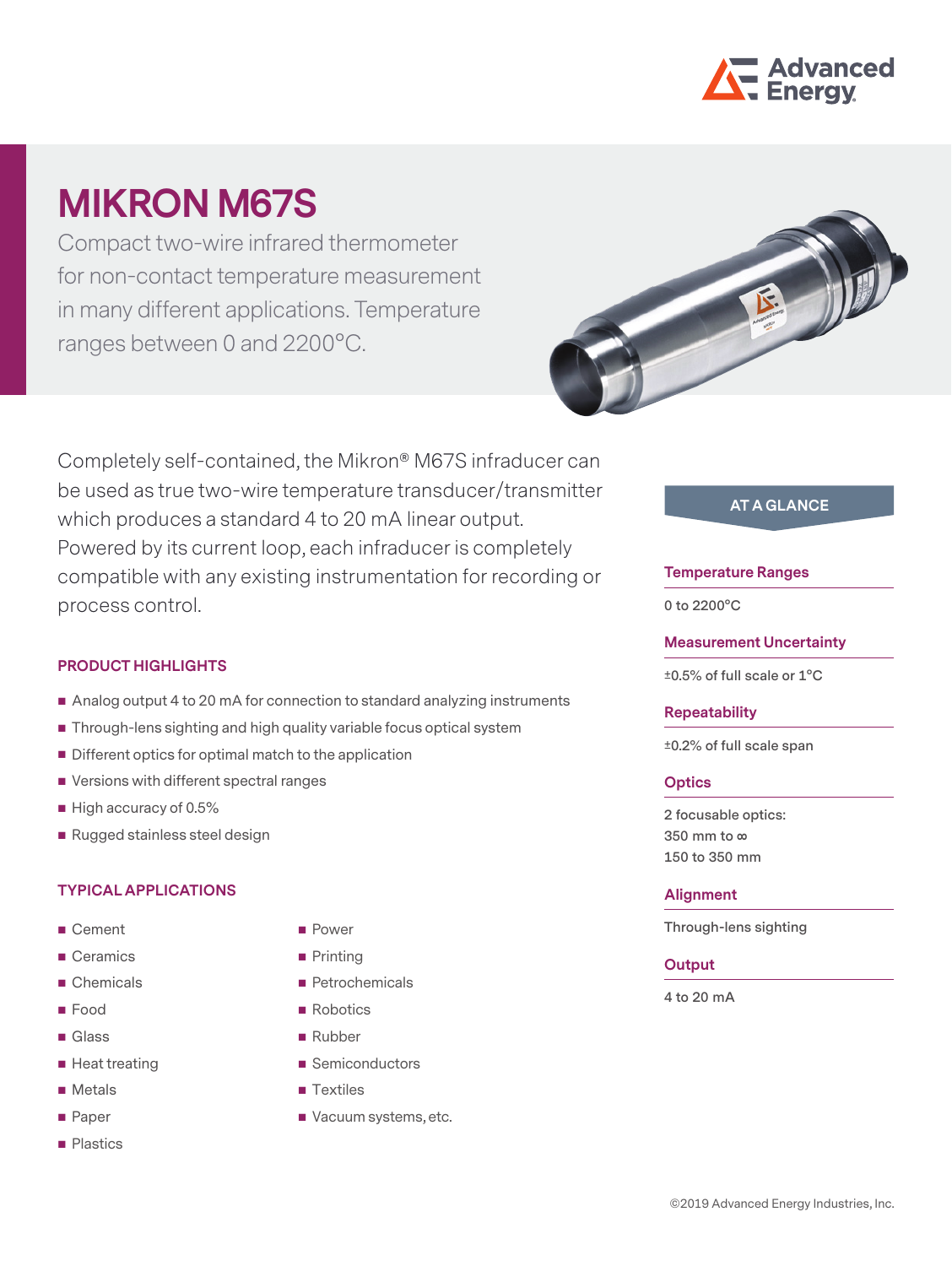## **MIKRON M67S**

## **OVERVIEW**

A rugged, stainless steel housing, miniature size, and light weight make the M67S suitable for many applications. To ensure minimum maintenance and utmost reliability, the infraducers have absolutely no moving parts.

When contained within its companion cooling jacket and air purge assembly, each infraducer can withstand the harshest conditions found in industry. The Infraducers have universal application in virtually any type of industry.

The M67S is available with a variety of temperature ranges, spectral responses, and optical characteristics to meet specific applications.

#### **Field Interchangeability**

Superior design not only ensures accu racy and long term reliability, it also ensures interchangeability between Infraducers of the same model with ±0.50% accuracy.

For especially demanding applications, the Infraducers have a digital emissivity control which can be set with a resolution of 0.01. This ensures that, should one of the infraducers need to be replaced, the replacement unit can be preset in every aspect before installation.



# **TECHNICAL DATA**

| <b>Measurement Specifications</b> |                                                         |  |
|-----------------------------------|---------------------------------------------------------|--|
| Resolution                        | $\pm 0.1\%$ of full scale span (FSS)                    |  |
| <b>Emissivity</b> $\varepsilon$   | Digital setting 0.10 to 0.99 with 0.01 step             |  |
| <b>Measurement Uncertainty</b>    | $\pm 0.50\%$ of full scale or 1°C, whichever is greater |  |
| Repeatability                     | $\pm$ 0.2% of full scale span                           |  |

| <b>Optical Specifications</b> |                                                          |  |
|-------------------------------|----------------------------------------------------------|--|
| Sighting                      | Eyepiece: Diopter type                                   |  |
| Optics                        | Non-parralax refractive optics focusable from rear panel |  |

| <b>Communication</b>             |                                                                                       |  |
|----------------------------------|---------------------------------------------------------------------------------------|--|
| Analog Output                    | 4 to 20 mA linear standard                                                            |  |
| Response Time $t_{\alpha 5}$     | 50 ms for spectral response 0.78 to 1.06 µm and 1.0 to 1.6 µm, for all others: 120 ms |  |
| Maximum/Minimum Value<br>Storage | None                                                                                  |  |

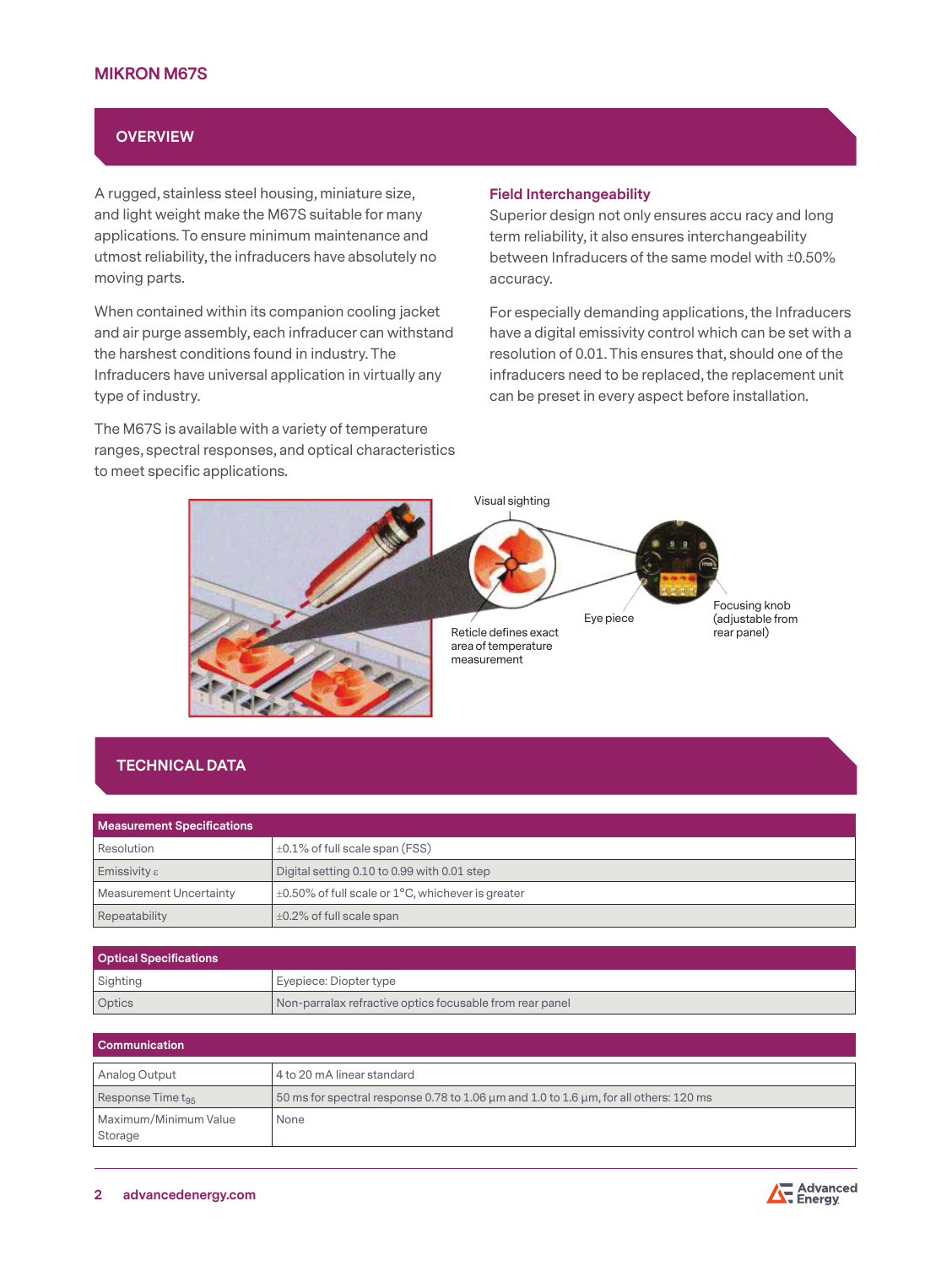# **TECHNICAL DATA (CONTINUED)**

| <b>Electrical</b>   |                                    |  |
|---------------------|------------------------------------|--|
| Power Supply        | 24 VDC (18 to 40 VDC) nominal      |  |
| Power Consumption   | $\sim$ 0.4 W at 20 mA              |  |
| Load Resistance Max | 400 ohms for 24 VDC input voltage  |  |
|                     | 1200 ohms for 40 VDC input voltage |  |
| <b>Hysteresis</b>   | None                               |  |
| Switch Contact      | None                               |  |
| Isolation           | None                               |  |

| <b>Environmental Specifications</b> |                                                             |  |
|-------------------------------------|-------------------------------------------------------------|--|
| <b>Protection Class</b>             | NEMA 4 with protective/cooling jacket                       |  |
| <b>Operating Position</b>           | Any                                                         |  |
| <b>Ambient Temperature</b>          | 0 to 60°C without cooling                                   |  |
| <b>Storage Temperature</b>          | $-30$ to $80^{\circ}$ C                                     |  |
| <b>Relative Humidity</b>            | 90%, Non-condensing conditions                              |  |
| Weight                              | $0.90$ kg                                                   |  |
| Housing                             | Stainless steel                                             |  |
| <b>Dimensions</b>                   | 50 mm diameter x 203 mm long                                |  |
| CE Label                            | According to EU directives about electromagnetical immunity |  |

| Interface         |                                                                  |  |
|-------------------|------------------------------------------------------------------|--|
| ' Connection      | Four terminal screws: two for signal, one for GND, and one spare |  |
| <b>Parameters</b> | Emissivity from rear panel with digital push button switch       |  |

| <b>Communication</b>             |                                                                                                               |  |
|----------------------------------|---------------------------------------------------------------------------------------------------------------|--|
| Analog Output                    | 4 to 20 mA linear standard                                                                                    |  |
| Response Time t <sub>os</sub>    | $\frac{1}{2}$ 50 ms for spectral response 0.78 to 1.06 $\mu$ m and 1.0 to 1.6 $\mu$ m, for all others: 120 ms |  |
| Maximum/Minimum Value<br>Storage | None                                                                                                          |  |

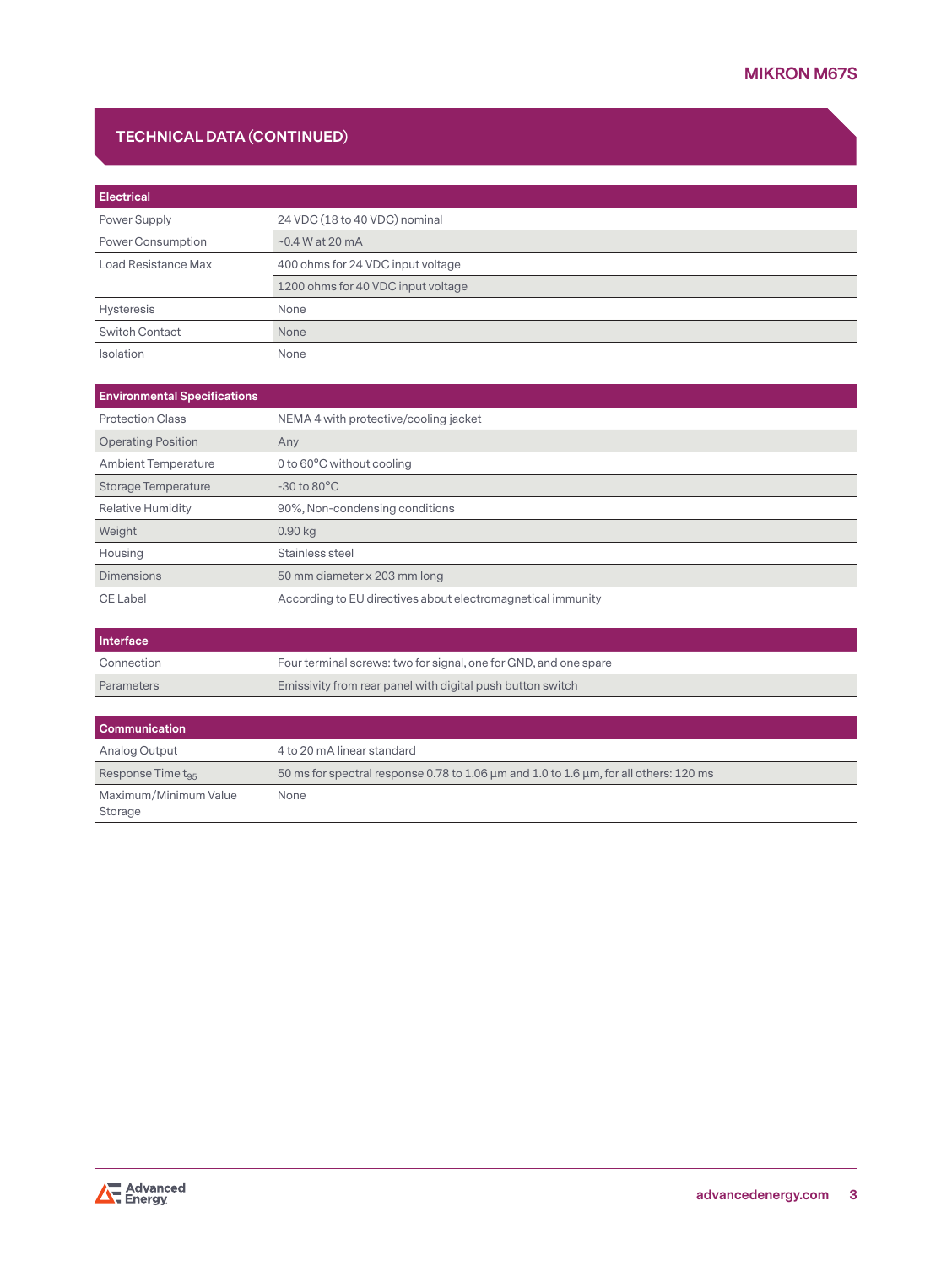# **MIKRON M67S**

**PRODUCT SCHEMATIC**



Dimensions in mm

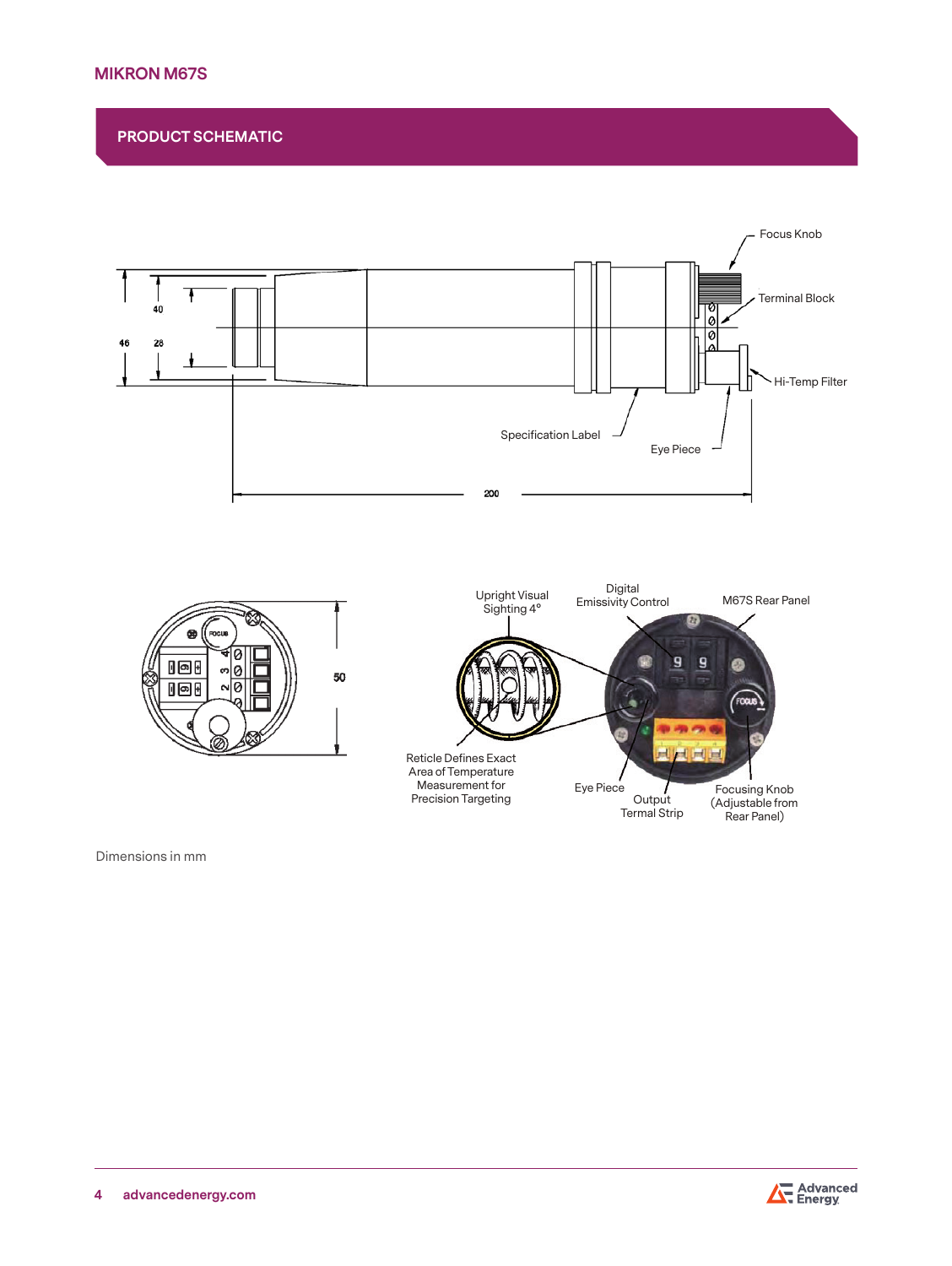# **SPECIFICATIONS**

The M67S is available with a variety of temperature ranges, spectral responses, and optical characteristics to meet specific applications. The following chart will give you an overview over the available instrument versions.

| <b>Typical Application</b>                                                                                                                             | Temperature range<br>in °C                                 | Spectral response in um<br>(spectral code) | <b>Field of</b><br>view ratio | Output response time<br>(field adjustable)                |
|--------------------------------------------------------------------------------------------------------------------------------------------------------|------------------------------------------------------------|--------------------------------------------|-------------------------------|-----------------------------------------------------------|
| General purpose applications including                                                                                                                 | 0 to 100                                                   | $8$ to $14(B)$                             | 15:1                          | $100$ ms                                                  |
| textiles, printing, paper, food, laminating,<br>rubber, thick plastics, paints, etc. Rejects<br>energy from high intensity radiant heating<br>sources. | 0 to 300<br>0 to 500<br>100 to 1000                        | 8 to 14 (B)                                | 30:1                          | 300 ms<br>1 sec<br>3 sec<br>10 sec                        |
| Thin plastic films such as polyester,                                                                                                                  | 0 to 300                                                   | 7.9(F)                                     | 15:1                          | $100$ ms<br>300 ms<br>1 sec<br>3 sec<br>10 <sub>sec</sub> |
| flourocarbons, etc., and very thin glass.                                                                                                              | 100 to 400<br>150 to 600                                   | 7.9(F)                                     | 30:1                          |                                                           |
| Glass surface measurement applications                                                                                                                 | 100 to 600                                                 | 4.8 to $5.2(E)$                            | 15:1                          | $100$ ms                                                  |
| including bending, forming, tempering,<br>annealing, sealing, laminating, etc.                                                                         | 300 to 1300                                                | 4.8 to $5.2$ (E)                           | 30:1                          | 300 ms<br>1 sec<br>3 sec<br>10 sec                        |
| Sees through clean flames & hot<br>combustion gases. Applications including<br>reformer tubes, chemical reactors, kilns,<br>etc.                       | 300 to 1000<br>450 to 450<br>600 to 1750                   | Narrowband centered at<br>3.86(D)          | 30:1                          | $100$ ms<br>300 ms<br>1 sec<br>3 sec<br>10 <sub>sec</sub> |
| Temperature of flame for combustion and<br>pollution industries, incinerators, utility<br>boilers, kilns, chemical reactors, etc.                      | 320 to 1200<br>400 to 1400<br>450 to 1900<br>800 to 2200   | $CO2$ Absorption Band (L)                  | 30:1                          | $100$ ms<br>300 ms<br>1 sec<br>3 sec<br>10 sec            |
| Most common for high temperature<br>applications such as metals, toundries,<br>hardening, forging, annealing, glass                                    | 525 to 800<br>600 to 900<br>650 to 1000                    | $0.78$ to $1.06$ (H)                       | 90:1                          | 50 ms<br>300 ms<br>1 sec<br>3 sec<br>10 <sub>sec</sub>    |
| melting tanks, glass gobs, and<br>semiconductor processes.                                                                                             | 800 to 1300<br>900 to 1600<br>1100 to 2000<br>1500 to 3000 | $0.78$ to $1.06$ (H)                       | 180:1                         |                                                           |
| Medium to high temperature applications<br>for ferrous and non ferrous metals; sees                                                                    | 220 to 400<br>300 to 600                                   | 1.0 to $1.6(Q)$                            | 30:1                          | 50 ms<br>300 ms<br>1 sec<br>3 sec<br>10 sec               |
| through glass and fast response.                                                                                                                       | 400 to 800<br>500 to 1100                                  | 1.0 to $1.6(Q)$                            | 90:1                          |                                                           |

For instrument Reference Numbers, please contact your local sales partner.

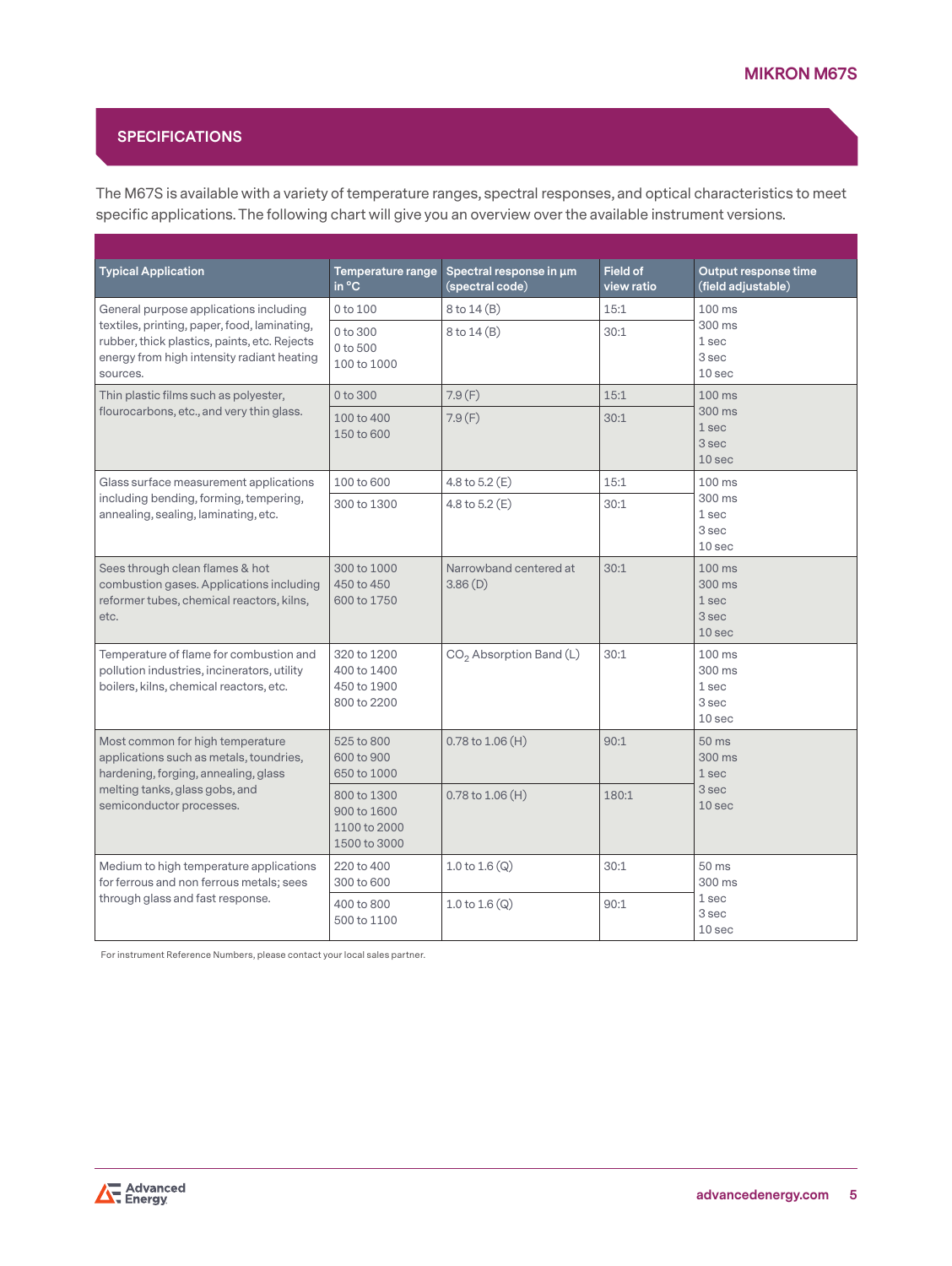# **OPTICS**

### **Optical Resolution – Variable Focus M67S**

Three different lenses are available for the M67S. The one you should choose depends on the desired working distance of the unit.

- Optics Version 1 is designed to measure temperature at distances of 350 mm to infinity.
- Optics Version 2 has a working distance of 150 mm to 350 mm.
- Optics Version 3 is fixed to measure temperatures at about 25 mm distance.

**Formula to Determine Minimum Target Size (MTS)**

Proper focusing is achieved by mounting the unit at the desired distance and adjusting the focusing knob on the rear panel of the instrument until the target comes into clear view in the reticle. When the target is in focus to the eye, it is also in focus to the detector. Should you wish to move the instrument, remember to stay within the prescribed working distance, and simply refocus upon the target after mounting the instrument in its new location.



Focused Distance (D) (M67S to target) Field of View Ratio Example: M67S, version 1 with 30:1 FOV focused at 380 mm MTS = D/FOV = 380 mm / 30 = 12.7 mm  $MTS =$ 

#### Minimum target sizes are shown in the table below:

| <b>Field of View</b><br><b>FOV</b> | <b>Optics Version 1</b><br>Focus 350 mm to $\infty$ | Optics Version 2 <sup>1</sup><br>Focus 150 to 350 mm | Optics Version $31$<br>Focus at 50 mm |
|------------------------------------|-----------------------------------------------------|------------------------------------------------------|---------------------------------------|
| 15:1                               | Min target of 23.6 mm at 350 mm                     | Min target of 10.2 mm $@$ 150 mm                     | Min target of 3.3 mm $@25$ mm         |
| 30:1                               | Min target of 11.9 mm at 350 mm                     | Min target of 1.8 mm $\omega$ 150 mm                 | Min target of 1.5 mm $@25$ mm         |
| 90:1                               | Min target of 4.1 mm at 350 mm                      | Min target of 1.8 mm $\omega$ 150 mm                 | Not available                         |
| 180:1                              | Min target of 1.8 mm at 350 mm                      | Not available                                        | Not available                         |

**1** Only for versions with spectral code L, H, or Q.

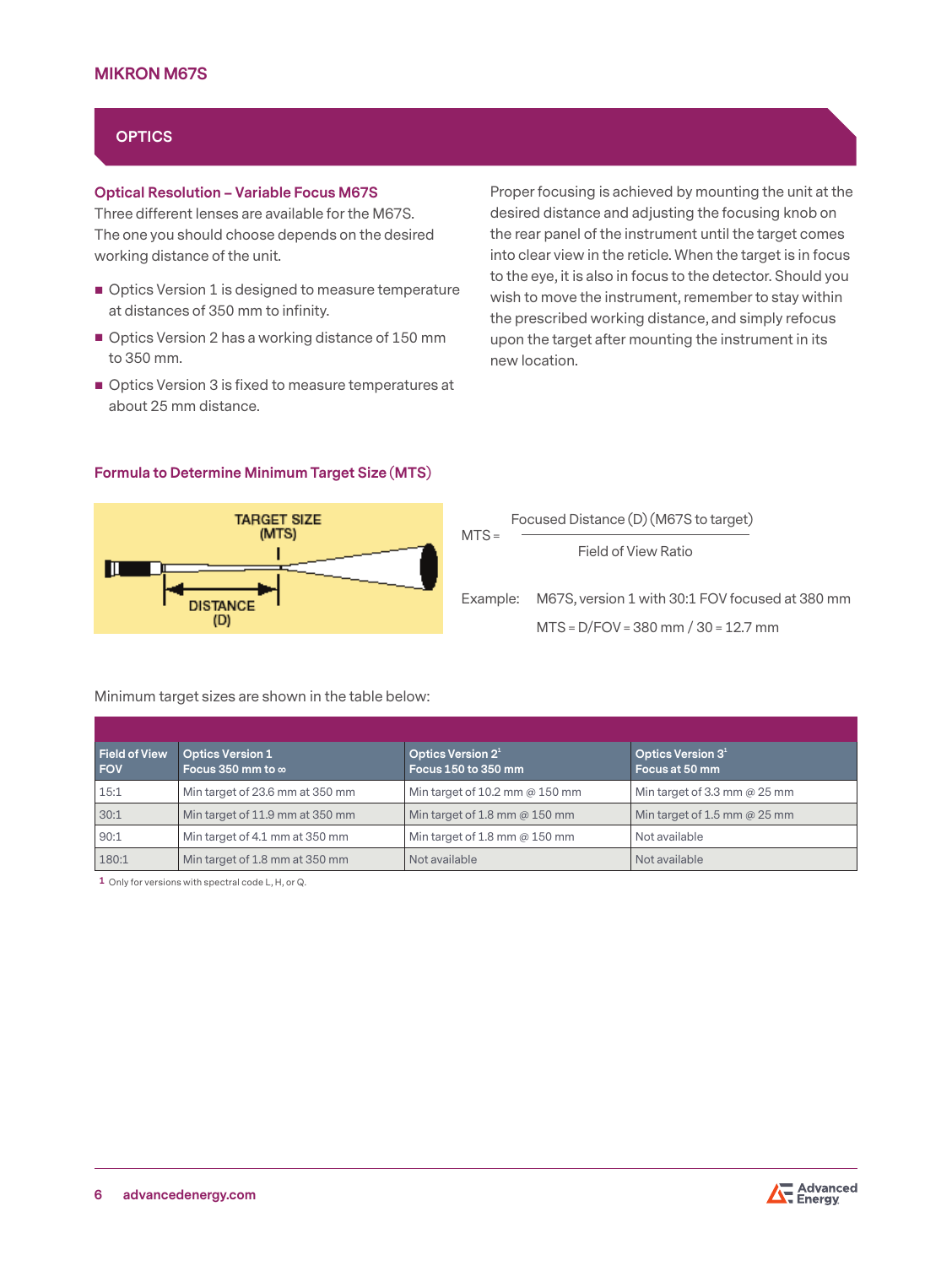# **ACCESSORIES**

| PN.     | <b>Description</b>                                                    |
|---------|-----------------------------------------------------------------------|
| 6870010 | Protective Jacket J (With Cooling)                                    |
| 6870020 | Protective Jacket I (Without Cooling)                                 |
| 6870030 | Air Purge Assembly (Requires Jacket J or I)                           |
| 6870040 | 6" Aiming Flange P (Requires Jacket J or I)                           |
| 3890640 | DA 4000-N, Digital display, with integrated 2-wire power supply       |
| 3890650 | DA 4000, Digital display, with 2-wire-power-supply, dual limit switch |

## **ACCESSORY OVERVIEW**

### **DA 4000**

Modern 4-digit microprocessor controlled mounting instruments with an integrated sensor supply to connect 2-wire systems.

DA 4000 is equipped with two separately adjustable potential-free limit switches with positive switch hysteresis.

- 4 mm LED, 4-digits
- Input adjustable to 0 to 20 or 4 to 20 mA
- Integrated 2-wire supply voltage
- **Two programmable limit contacts**

### **Protective Jacket (J or I)**

Protective jacket available with cooling (J) or without cooling (I).

**Air Purge Assembly** Requires protective jacket (J or I).

**6" Aiming Flange** Requires protective jacket (J or I).